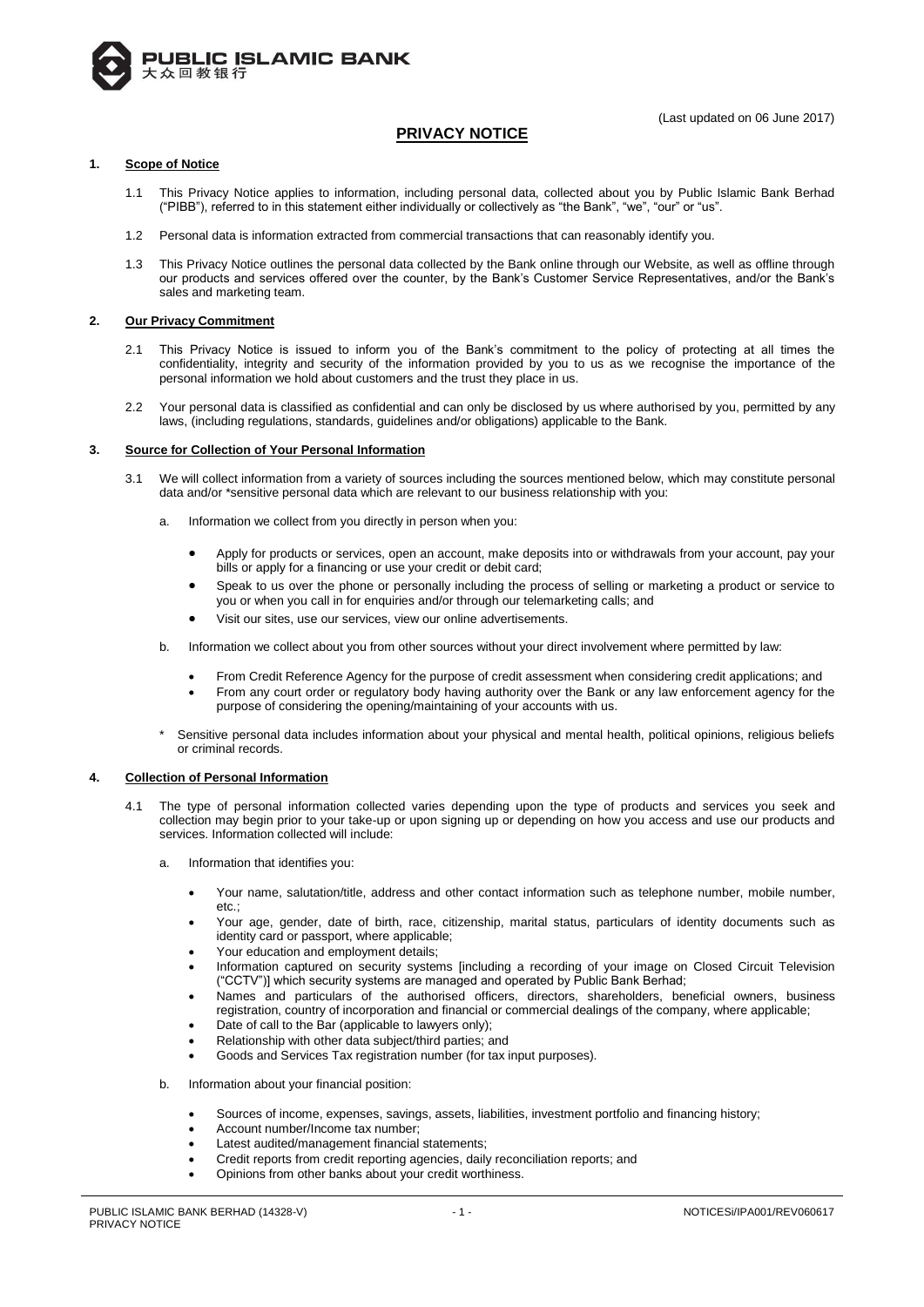

- c. Information about your intended use of our products or services.
- d. Information about your opinion about products, services or staff.
- 4.2 Under certain circumstances, we may also collect sensitive personal data if:
	- a. We need it to provide you with a specific product or service; or
	- b. You are applying for employment with us.

#### **5. Personal Information about third parties**

If at any time you supply us with personal information about another person, you should ensure that you are authorised to do so and you agree to inform that person who we are, that we may use and disclose that personal information and that they may gain access to it should we hold that information.

#### **6. Use of Personal Information**

- 6.1 Although, the primary purpose of collecting your information is for its use in the normal course of the general business between the Bank and you, the said information may also be applied for purposes incidental to and connected with the said primary purpose including but not limited to the following:
	- a. Provision of financial banking and other related services and credit facilities to you;
	- b. Offering, cross-selling and marketing products and services of PIBB and companies and its affiliates who are Public Bank Berhad ("PBB"), Public Investment Bank Berhad, Public Mutual Berhad, PB Trustees Services Berhad, Public Nominees (Tempatan) Sdn Bhd, Public Nominees (Asing) Sdn Bhd, AIA Public Takaful Berhad, Lonpac Insurance Berhad, AIA Berhad, Public Bank (Hong Kong) Limited, Public Finance Limited, Winton (B.V.I) Limited, Cambodian Public Bank PLC, Campu Lonpac Insurance PLC, Public Bank Vietnam, Public Bank (L) Limited, PB Trust (L) Limited ("Affiliates").
	- c. Conducting credit and other status checks at the time of application and periodically during the tenure of the credit to ensure ongoing credit worthiness of customers;
	- d. Creating and maintaining the Bank's credit scoring and risk related models;
	- e. Provision of reference (status enquiries);
	- f. Maintaining credit history of customers;
	- g. Assisting other financial institutions to conduct credit checks;
	- h. Customising and improving financial services or related products for customers' use;
	- i. Internal monitoring and control, including but without limitation to determining amounts owed to or by customers;
	- j. Enforcement of customer's obligations, including but without limitation to collection of amounts outstanding from customers and other parties having liability to the Bank;
	- k. Where disclosure is required under any law, rule, regulation, court orders or any guidelines issued by a regulatory body having authority over the Bank or any law enforcement agency;
	- l. Enabling an actual or proposed assignee of the Bank, or participant or sub-participant of the Bank's rights in respect of the customer to evaluate the transaction intended to be the subject of the assignment, participation or sub participation;
	- m. Research and statistical analysis (including behavioral analysis);
	- n. Engaging with legal firms to perfect the Bank's security documentation for customer's financing and advances;
	- o. Process lawyer's data to enable the Bank to evaluate their suitability to be appointed to the Bank's Panel of Solicitors;
	- p. Assist authorised vendors to perform onsite maintenance and support for IT systems and equipments;
	- q. Due diligence check for employees, suppliers, vendors, IT hardware and software providers prior to contracting their services or purchasing their products;
	- r. Design and organise campaigns/promotions/events for customers' participation including the process of selecting winners, distribution/delivery of gifts and prize giving ceremonies;
	- s. Retrieving, recording and storing for internal/external audit purposes;
	- t. For the purpose of satisfying the terms and conditions of employment contracts with the Bank;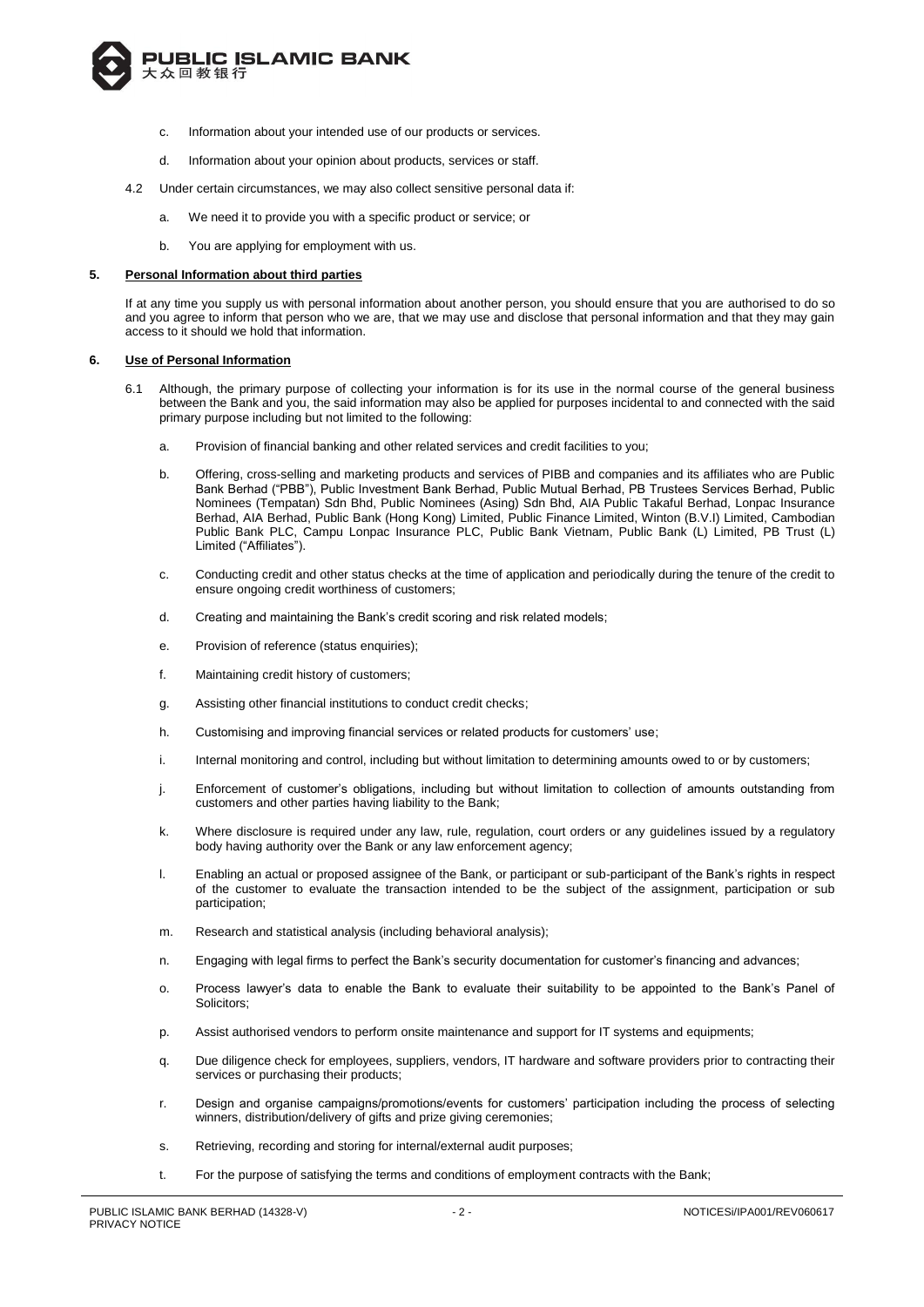

- u. The administration and management of salary, medical and other employment benefits; and
- v. CCTV footage, in particular, may also be used for the following purposes:
	- For quality assurance purposes;
	- For public safety and security;
	- Detecting and deterring suspicious, inappropriate or unauthorised use of our facilities, products, services and/or premises;
	- Detecting and deterring criminal behaviour; and/or
	- Conducting incident investigations.

# **7. Consent**

- 7.1 We only collect personal information about you that is necessary to perform our functions and activities. If you do not provide this information or consent to certain use of your personal information, we may not be able to provide you with the product or services that you want or process your application for employment or facilities or establish any business dealings with you.
- 7.2 In most cases, before or at the time of taking out a new product or applying for a facility(ies) or applying for employment with the Bank, (or if that is not practicable, as soon as practicable thereafter) we will obtain your consent for the purposes for which it is intended to be used and to disclose your personal information.
- 7.3 Your consent can be expressed verbally or in writing, or implied by your actions.

#### **8. Data Confidentiality and Sharing of Personal Information**

- 8.1 We may share your personal information with the Affiliates in order to offer you products and services of the Bank and the Affiliates which may interest you. To enable us to do the same, we will obtain your consent and only share your personal information for the purposes to which you have agreed.
- 8.2 Data (except data already in the public domain) held by the Bank relating to you will be kept confidential, but we may need to share your personal information in the normal course of general business and connected with the primary purpose for which your information was collected with the following parties, subject at all times to any laws (including regulations, standards, guidelines and/or obligations) applicable to us:
	- a. Parent company and sister company within the Group;
	- b. Any agent, contractor, developer, third party service provider, financial guarantee provider, adviser, liquidators/ Receivers & Managers, auditors, auctioneer, vehicle dealers/distributors/traders/manufacturers or consultant who provides administrative, telecommunications, electronic payment, data processing and analysis, payment, securities clearing, debt collection, valuation, insurance, research, legal, financial, accounting, taxation, audit or refers business to us or other services to the Bank;
	- c. Any other person who has expressly or impliedly undertaken to keep such information confidential or otherwise is under a duty of confidentiality to the Bank;
	- d. Any financial or other institution, credit charge or other card company with which the customer has or proposes to have dealings;
	- e. Any party jointly with whom the Bank launches, organises or offers any product, function or service and any other party having business arrangements with the Bank in connection with the services, products, customer feedback survey and functions offered or organised by or through the Bank;
	- f. The drawee bank providing a copy of a paid cheque (which may contain information about the payee) to the drawer;
	- g. Credit reporting agencies, and, in the event of default, to debt collection agencies;
	- h. Any person, which is required by law, rule, regulation, court order and under any guidelines issued by regulatory or other authorities;
	- i. Any party giving or proposing to give a guarantee or third party security to guarantee or secure the customer's obligations;
	- j. Any party making any request mentioned in paragraph 6.1 (k) above;
	- k. Any actual or proposed assignee of the Bank or participant or sub participant or transferee of the Bank's rights in respect of the customer;
	- l. Marketing campaigns prize winners' names to the media and Bank's website; and
	- m. Legal and other professional advisers of any party mentioned in item 8.2 (a) to (l) above.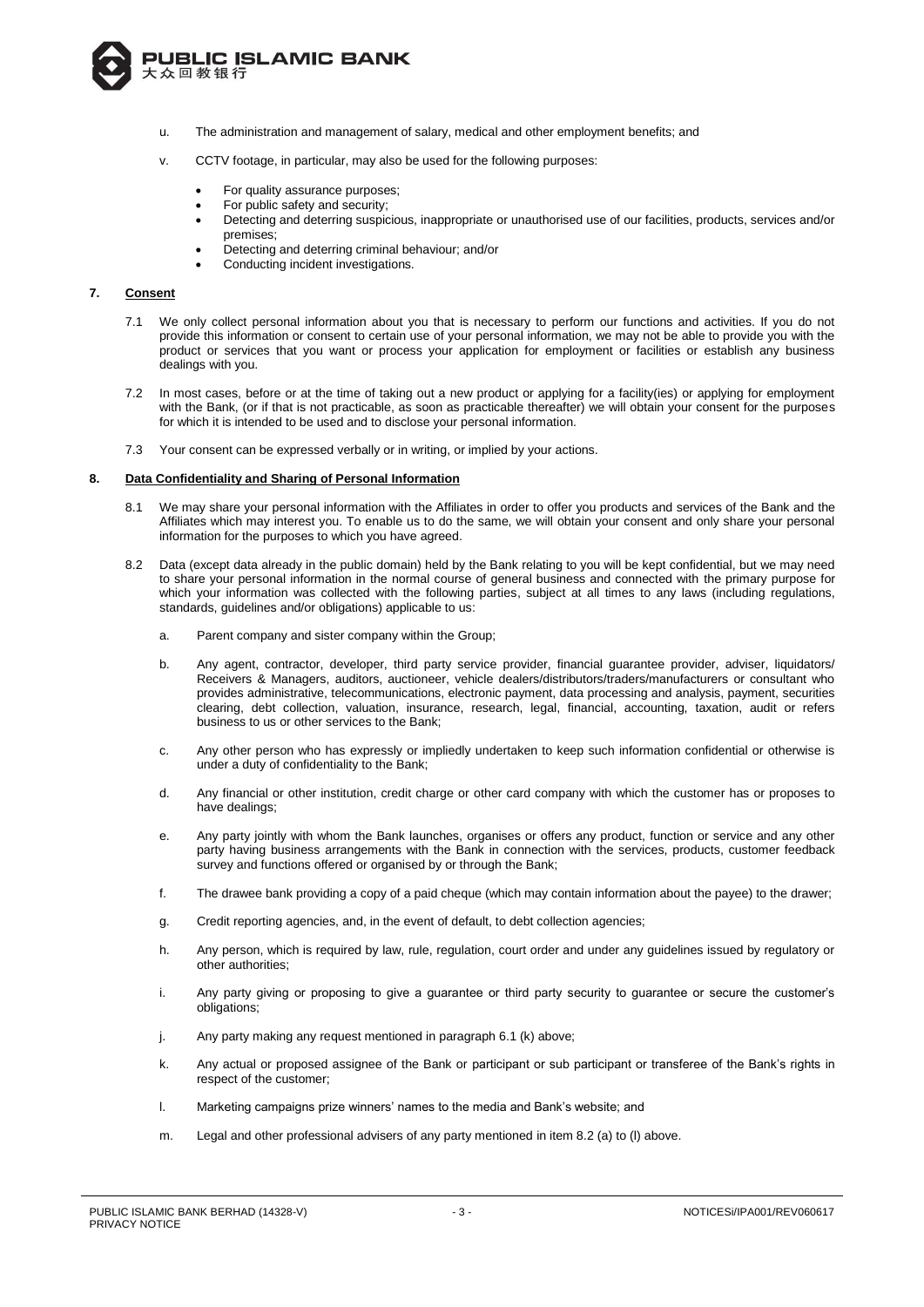

# **9. International Transfers**

- 9.1 As we may operate regionally, personal information may be processed and disclosed as described above in any country in which we conduct business or have a service provider in accordance with this Privacy Policy if:
	- a. You have given consent to the transfer;
	- b. The transfer is necessary for the performance of a contract between you and the Bank;
	- c. The transfer is necessary for the conclusion or performance of a contract between the Bank and a third party which is entered into at your request or is in your interest;
	- d. The transfer is for the purpose of any legal proceedings or for the purpose of obtaining legal advice or for establishing, exercising or defending legal rights;
	- e. The Bank has reasonable grounds for believing that in all circumstances of the case that:
		- i. The transfer is for the avoidance or mitigation of adverse action against you;
		- ii. It is not practical to obtain your consent in writing to the transfer;
		- iii. If it is practical to obtain such a consent, you would have given your consent.
	- f. The Bank has taken all reasonable precautions and exercised all due diligence to ensure that your personal information will be processed in that place in accordance with Malaysian law;
	- g. The transfer is necessary in order to protect your vital interests; or
	- h. Where the Government deem that the transfer of your personal information is necessary in the public interest.
- 9.2 Our Privacy Notice and our practices are designed to provide a consistent level of protection for personal information. This means that even in countries whose laws provide for less protection for your information, the Bank will still handle your information in the manner described here.

#### **10. Personal Information Security**

- 10.1 The Bank is committed in protecting the security of your personal information by implementing adequate and stringent security controls, measures and protocols in line with existing industry practices and legal requirements to safeguard and secure your personal information against any loss, misuse, modification, unauthorised or accidental access or disclosure, alteration or destruction.
- 10.2 To achieve this objective, regular reviews of the risks to personal information would be conducted and any security flaws or weaknesses identified would be promptly addressed and rectified.
- 10.3 We employ security measures regardless of the media on which information is stored (paper, computer disks, etc.), the systems which process it (microcomputers, mainframes, voice mail systems, etc.), or the methods by which it is moved (electronic mail, face-to-face conversation, etc.). Such protection includes restricting access to information on a need-toknow basis. The Bank devotes sufficient time and resources to ensure that information is properly protected.
- 10.4 As a source of reference for the Bank's information security needs, information security policies, standards and procedures are fully documented and maintained. All employees, including new recruits, are educated as to their obligations with regard to your personal information. Consultants or other external parties contracted to carry out work for the Bank must also conform to these requirements and where appropriate, are also bound by non-disclosure agreements to ensure the confidentiality of the Bank's information assets.
- 10.5 We also require you to help us by complying with the security measures designed to protect your personal identification numbers and passwords by keeping it secret and confidential. These are set out in the terms and conditions of your account. You may be able to limit your liability for unauthorised use of your account if you observe these requirements.
- 10.6 If we no longer require your personal information, after the expiry of the relevant retention period, we will take reasonable steps to destroy it in a secure manner or remove identifying features from it.

### **11. Personal Information Accuracy**

- 11.1 The Bank will take all practicable and reasonable steps to ensure that your personal information is accurate, complete and up to-date.
- 11.2 You can help the Bank to keep accurate and up-to-date records by informing us in writing of any changes so that records on you could be updated promptly.